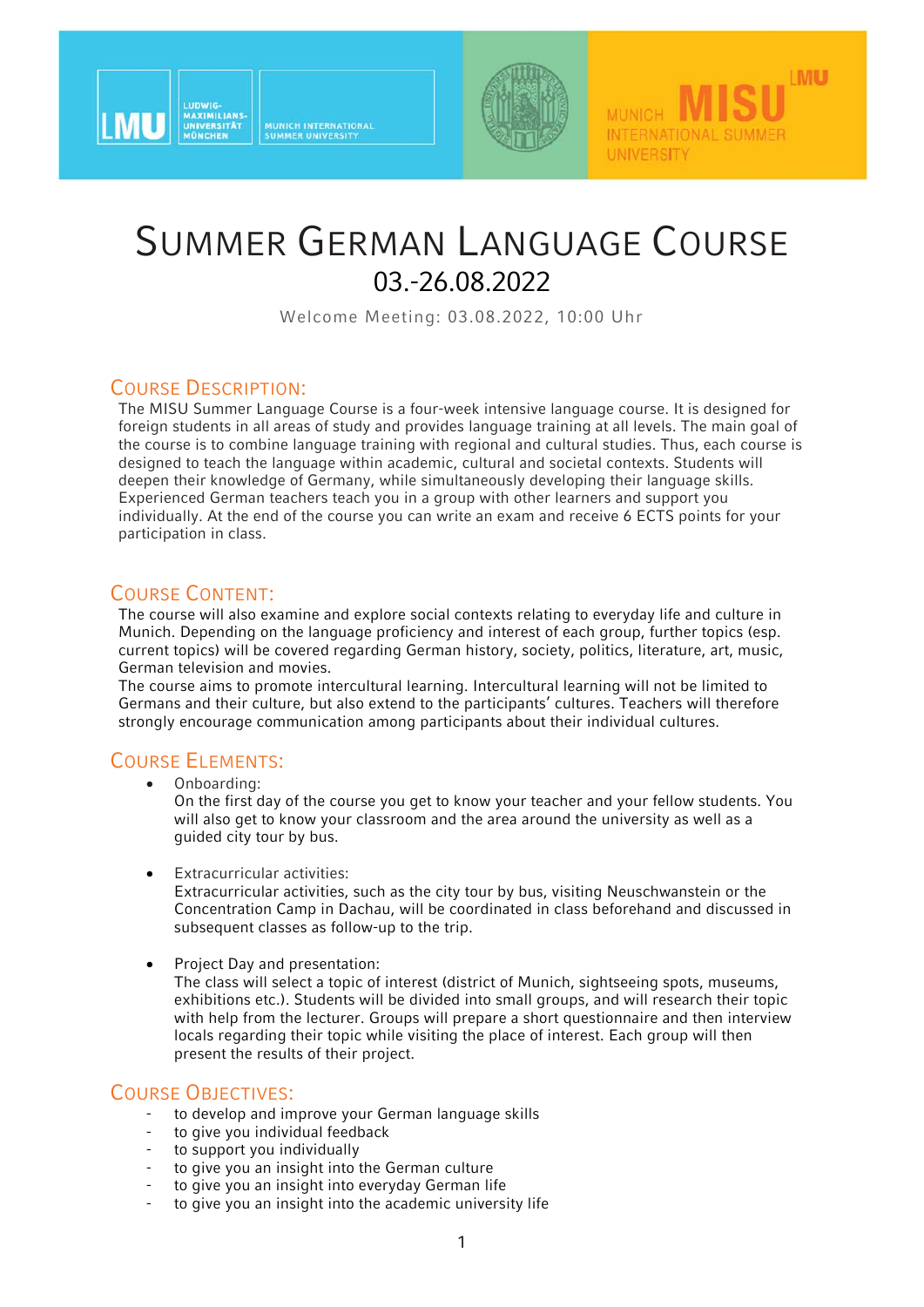# COURSE BENEFITS: - small study groups

- 
- individual support
- independent learning
- insights into everyday life through excursion program and project day
- fast language acquisition due to the intensity

### ECTS-CREDITS, REQUIREMENTS, CERTIFICATE:

Courses are available for the following language proficiencies: A1-C1.

The German class contains 80 lessons (45 minutes each). After successful completion of the class and passing the exam you can gain a certificate with **6 ECTS** credits.

In order to receive a certificate with ECTS points and a grade, you must meet the following requirements:

- no more than 12 teaching units absent; in the absence of a maximum of 20 teaching units, a certificate of attendance may still be acquired
- active participation in Project Day
- participation in the final exam (60 minutes)
- pass the exam with at least 60 percent in total
- active participation in the lessons:
	- o regular completion of homework
	- o constructive contributions, on one's own initiative or address
	- o collaboration in partner and group work

#### EVALUATION

- Active participation in class: 20%
- Active participation in Project Day: 20%
- Oral presentation of project results: 20%
- $\bullet$  Final exam:  $40\%$

### THE COURSE AT A GLANCE:

CONTENT/TASKS 80 teaching units, 15 teaching units regional and cultural studies LEARNING MATERIAL Course book TOTAL PROCESSING TIME 95 teaching units DURATION OF COURSE 4 weeks QUALIFICATION Certificate with grade & 6 ECTS-Credits or Certificate of participation depending on engagement in class and exam passed at the end of course PRICE € 630, --

#### CONTACT LANGUAGE COURSE

| Ms. Laura Hoff     |  |  |  |  |  |
|--------------------|--|--|--|--|--|
| Head of Program    |  |  |  |  |  |
| laura.hoff@iucm.de |  |  |  |  |  |

Mrs. Susanne Gerlach Project Manager susanne.gerlach@iucm.de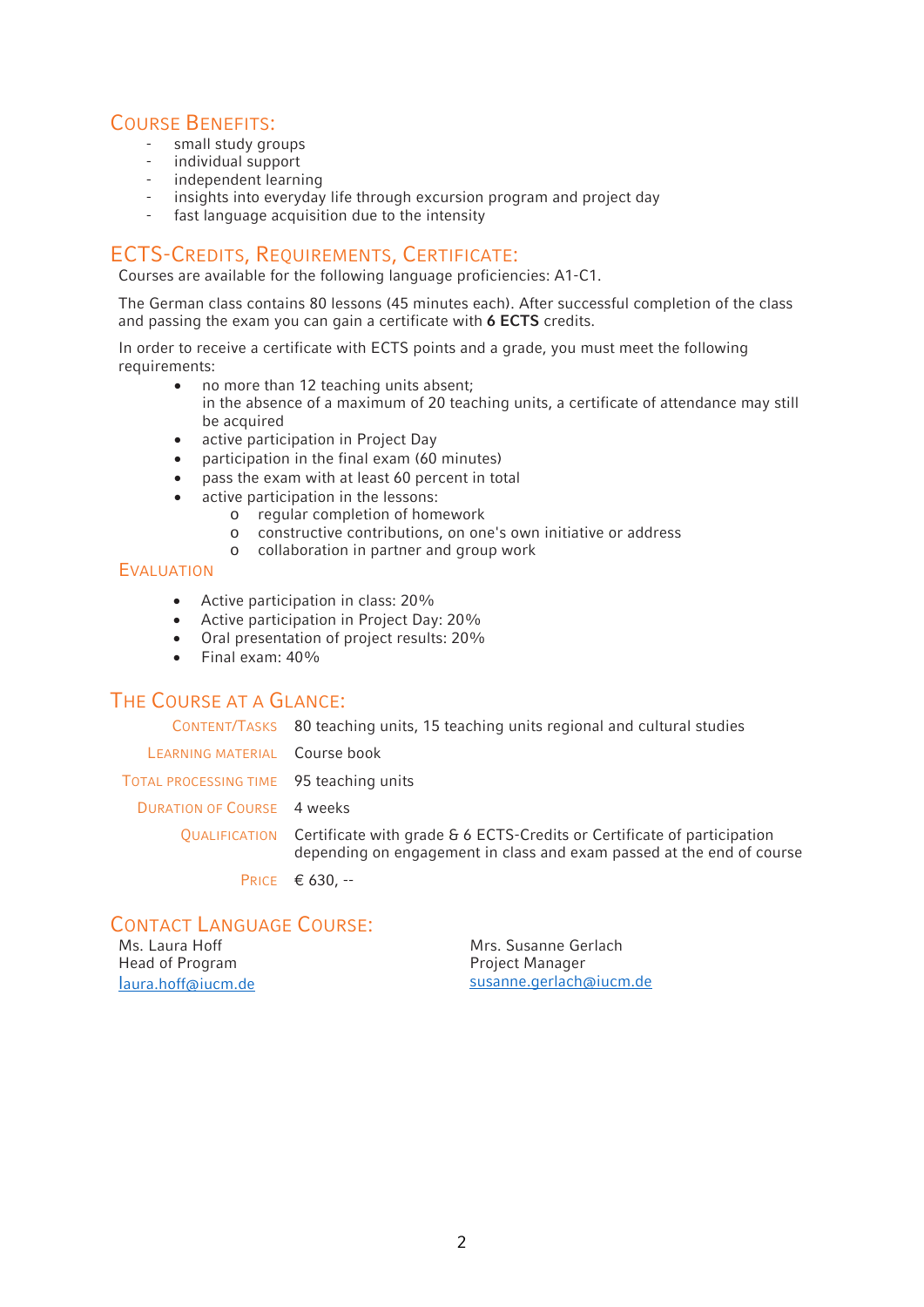### **SCHEDULE**

|              | Morning<br>Afternoon                                                                                 |                                                        |                                                     |  |
|--------------|------------------------------------------------------------------------------------------------------|--------------------------------------------------------|-----------------------------------------------------|--|
| Di           | <b>Ab 14 Uhr Anreise</b>                                                                             |                                                        |                                                     |  |
| 02.08.       |                                                                                                      |                                                        |                                                     |  |
| Mi           | 10:00-11:00 Uhr                                                                                      | 11:00-12:00 Uhr                                        | 13:00-17:00 Uhr                                     |  |
| 03.08.       | Begrüßung                                                                                            | Orientierung in München:<br>Spaziergang Univiertel und | <b>Stadtrundfahrt</b><br>Geschwister-Scholl-Platz 1 |  |
|              |                                                                                                      | Mensabesuch                                            | 17:30 Uhr<br><b>MISU Welcome Event,</b>             |  |
|              |                                                                                                      |                                                        | Terrasse, Schellingstr. 3                           |  |
|              | 09:00-11:00 Uhr                                                                                      | 11:30-13:00 Uhr                                        | 14:00-15:30 Uhr                                     |  |
| Do<br>04.08. | Sprachunterricht:<br>Programmeinführung,<br>Kennenlernen in den<br>Gruppen, Einführung<br>Projekttag | Sprachunterricht                                       | Sprachunterricht: Vorbereitung<br>Projekttag        |  |
| Fr.          | 09:00-11:00 Uhr                                                                                      | 11:30-13:00 Uhr                                        | 14:00-15:30 Uhr                                     |  |
| 05.08.       | Sprachunterricht                                                                                     | Sprachunterricht                                       | Sprachunterricht: Vorbereitung<br>Projekttag        |  |
| Sa           |                                                                                                      |                                                        |                                                     |  |
| 06.08.       |                                                                                                      |                                                        |                                                     |  |
| Sa<br>06.08. |                                                                                                      |                                                        |                                                     |  |
| Mo           | 09:00-11:00 Uhr                                                                                      | 11:30-13:00 Uhr                                        | 14:00-15:30 Uhr                                     |  |
| 08.08.       | Sprachunterricht                                                                                     | Sprachunterricht                                       | Projekt Ausarbeitung                                |  |
| Di           | 09:00-11:00 Uhr                                                                                      | 11:30-13:00 Uhr                                        | 14:00-15:30 Uhr                                     |  |
| 09.08.       | Sprachunterricht                                                                                     | Sprachunterricht                                       | Projekttag - Präsentation<br>Dokumentationsgruppe   |  |
| Mi           | 09:00-11:00 Uhr                                                                                      | 11:30-13:00 Uhr                                        |                                                     |  |
| 10.08.       | Sprachunterricht                                                                                     | Sprachunterricht                                       |                                                     |  |
| Do           | 09:00-11:00 Uhr                                                                                      | 11:30-13:00 Uhr                                        |                                                     |  |
| 11.08.       | Sprachunterricht                                                                                     | Sprachunterricht                                       |                                                     |  |
| Fr           | 09:00-11:00 Uhr                                                                                      | 11:30-13:00 Uhr                                        |                                                     |  |
| 12.08.       | Sprachunterricht                                                                                     | Sprachunterricht:                                      |                                                     |  |
| Sa           |                                                                                                      |                                                        |                                                     |  |
| 13.08.       |                                                                                                      |                                                        |                                                     |  |
| So<br>14.08. | <b>Exkursion Schloss Neuschwanstein 1</b>                                                            |                                                        |                                                     |  |